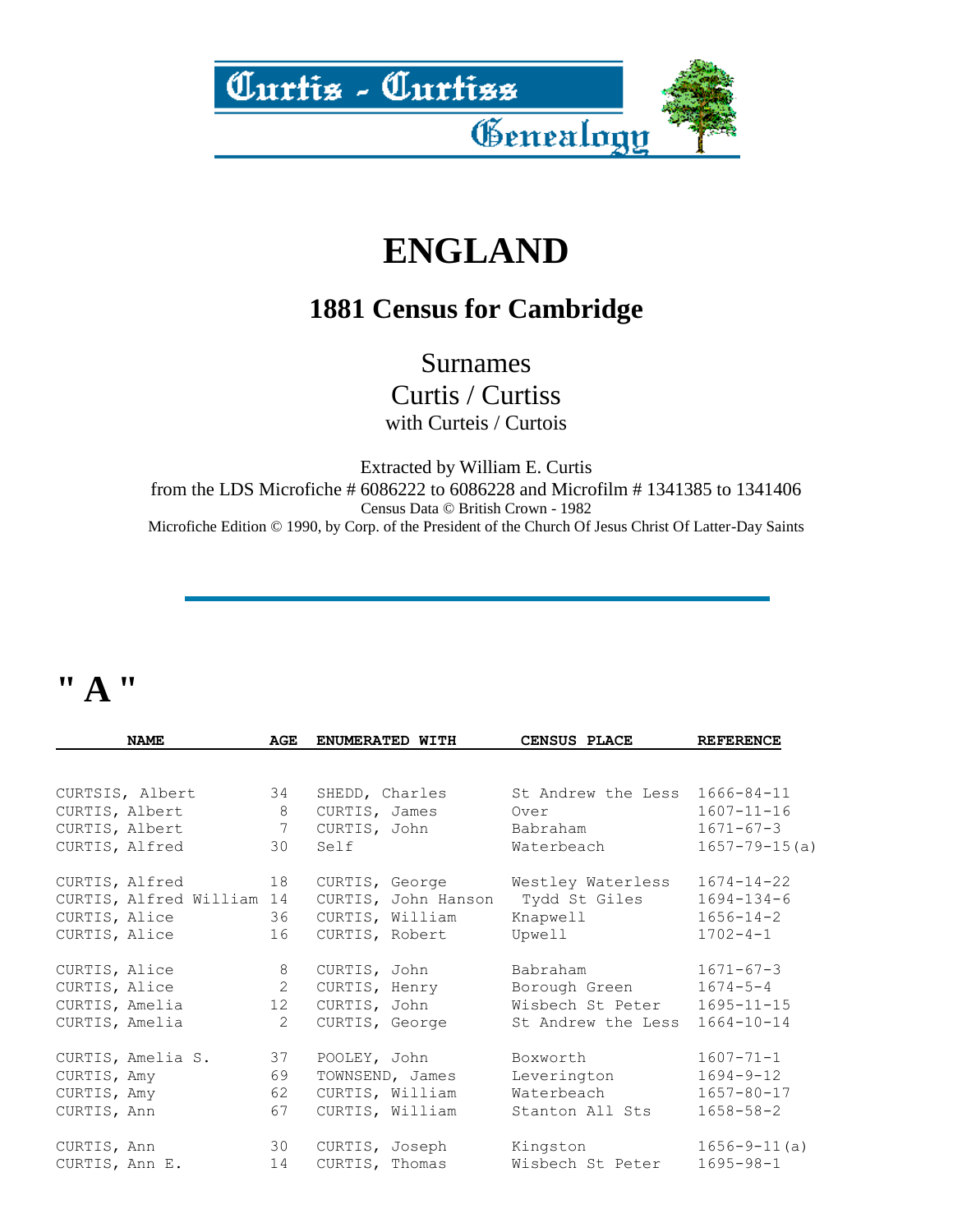| CURTIS, Arthur    |                                         | 22 | CURTIS, Henry     | Chesterton                   | 1660-62-34        |
|-------------------|-----------------------------------------|----|-------------------|------------------------------|-------------------|
| CURTIS, Arthur    |                                         | 8  | CURTIS, Robert    | Little Wilbraham             | $1661 - 124 - 19$ |
|                   |                                         |    |                   |                              |                   |
| CURTIS, Arthur    |                                         |    | 5 CURTIS, John    | Swaffham Prior               | $1678 - 64 - 9$   |
| CURTIS, Arthur    |                                         |    | 3 CURTIS, John    | Chatteris                    | $1688 - 77 - 3$   |
| CURTIS, Arthur    |                                         |    | 3m CURTIS, George | St Andrew the Less           | $1664 - 10 - 14$  |
| CURTIS, Arthur J. |                                         |    | 8 CURTIS, John    | St Andrew the Less 1666-54-2 |                   |
|                   | CURTIS, Arthur Reginald 2 CURTIS, Susan |    |                   | Fordham                      | $1680 - 45 - 49$  |

### **" B "**

|               | <b>NAME</b>       | AGE | ENUMERATED WITH            | <b>CENSUS PLACE</b>                   | <b>REFERENCE</b> |
|---------------|-------------------|-----|----------------------------|---------------------------------------|------------------|
|               |                   |     |                            |                                       |                  |
|               |                   |     |                            |                                       |                  |
|               | CURTIS, Benjaman  | 33  | Self                       | Ely Holy Trinity & St Mary 1684-13-20 |                  |
|               | CURTIS, Benjaman  | 4   | CURTIS, Benjaman           | Ely Holy Trinity & St Mary 1684-13-20 |                  |
|               | CURTIS, Bertha    | 18  | CURTIS, William            | Waterbeach                            | 1657-80-17       |
|               | CURTIS, Bertha A. | 17  | CURTIS, William H. Isleham |                                       | $1680 - 67 - 36$ |
| CURTIS, Betsy |                   | 68  | Self                       | St Andrew the Less                    | $1664 - 38 - 18$ |

# **" C "**

|               | <b>NAME</b>         | AGE            |      | ENUMERATED WITH  | CENSUS PLACE                                           | <b>REFERENCE</b>    |
|---------------|---------------------|----------------|------|------------------|--------------------------------------------------------|---------------------|
|               |                     |                |      |                  |                                                        |                     |
|               | CURTIS, Caroline    | 47             |      | CURTIS, Robert   | Upwell                                                 | $1702 - 4 - 1$      |
|               | CURTIS, Caroline    | 44             |      | CURTIS, Edward   | Babraham                                               | $1671 - 70 - 9$     |
|               | CURTIS, Caroline    | 4              |      | CURTIS, Robert   | Little Wilbraham                                       | $1661 - 124 - 19$   |
|               | CURTIS, Charles     | 30             | Self |                  | Borough Green                                          | $1674 - 7 - 7$      |
|               | CURTIS, Charles     | 20             |      | CURTIS, Henry    | Borough Green                                          | $1674 - 5 - 4$      |
|               | CURTIS, Charles     | 12             |      | CURTIS, William  | Knapwell                                               | $1656 - 14 - 2$     |
|               | CURTIS, Charles     | 11             |      | CURTIS, John     | Swaffham Prior                                         | $1678 - 64 - 9$     |
|               | CURTIS, Charles     | 5 <sup>1</sup> |      |                  | CURTIS, John L. Chatteris                              | $1689 - 26 - 45$    |
|               | CURTIS, Charles     | 2              |      | CURTIS, Robert   | Little Wilbraham                                       | $1661 - 124 - 19$   |
|               | CURTIS, Charles G.  | 6              |      | CURTIS, Henry    | Waterbeach                                             | $1657 - 79 - 15(b)$ |
|               | CURTIS, Charlotte   | 8              |      | CURTIS, John     | Swaffham Prior                                         | $1678 - 64 - 9$     |
|               | CURTIS, Christophr. | 7              |      |                  | CURTIS, Benjaman Ely Holy Trinity & St Mary 1684-13-20 |                     |
| CURTIS, Clara |                     | 9              |      | CURTIS, John     | Doddington                                             | $1689 - 80 - 8$     |
| CURTIS, Clara |                     | 1m             |      | CURTIS, Alfred   | Waterbeach                                             | $1657 - 79 - 15(a)$ |
|               | CURTIS, Clara E.    | $\overline{2}$ |      | CURTIS, Benjaman | Ely Holy Trinity & St Mary 1684-13-20                  |                     |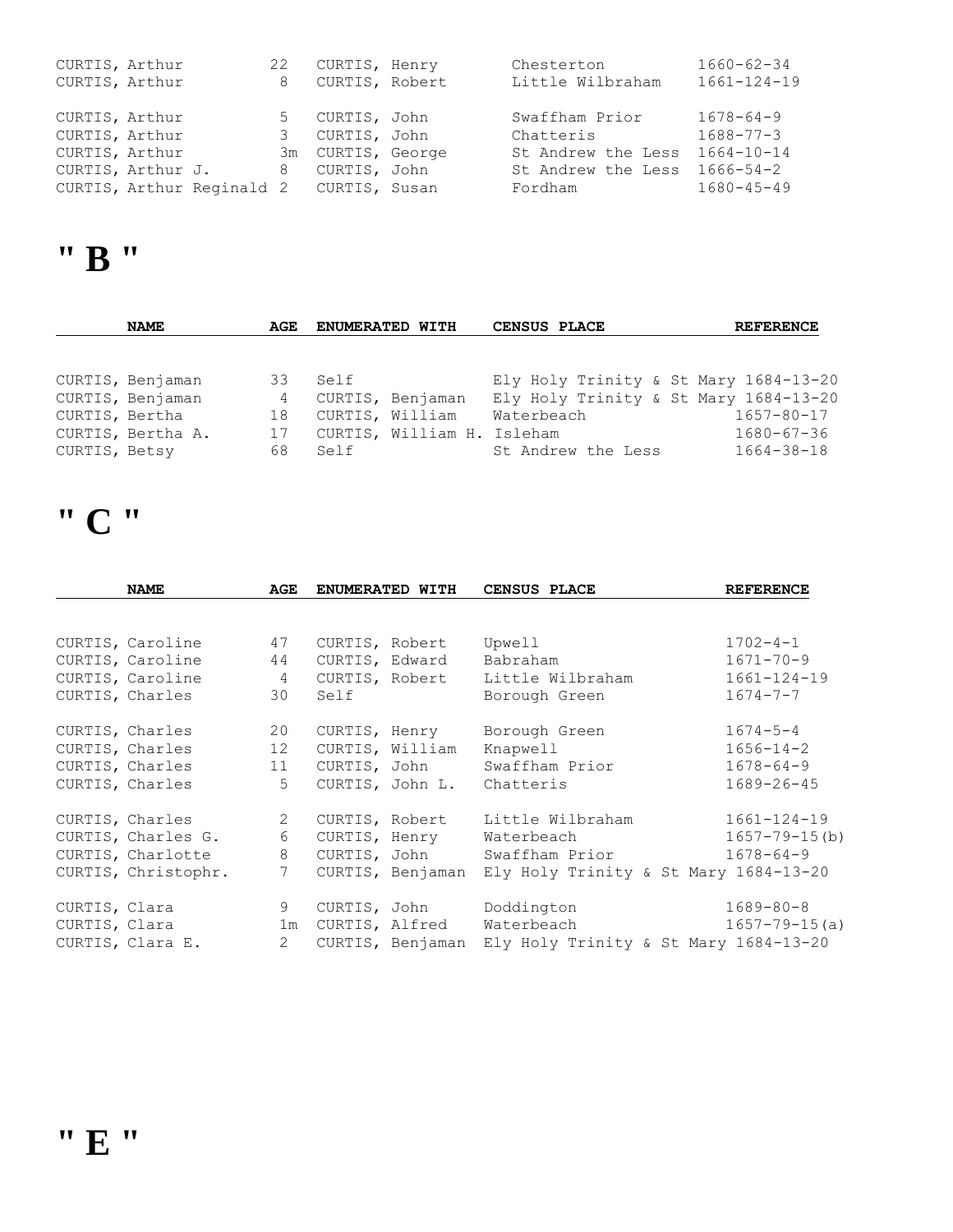| <b>NAME</b>                           | AGE                |                        | ENUMERATED WITH     | <b>CENSUS PLACE</b>            | <b>REFERENCE</b>                      |
|---------------------------------------|--------------------|------------------------|---------------------|--------------------------------|---------------------------------------|
|                                       |                    |                        |                     |                                |                                       |
| CURTIS, Edgar P.                      | $\mathbf{1}$       | CURTIS, John           |                     | St Andrew the Less             | $1666 - 54 - 2$                       |
| CURTEIS, Edmund                       | 17                 |                        | CURTEIS, William    | St Andrew the Less             | $1666 - 119 - 30$                     |
| CURTIS, Edward                        | 42                 | Self                   |                     | Babraham                       | $1671 - 70 - 9$                       |
| CURTIS, Edward                        | 7m                 | CURTIS, Robert         |                     | Little Wilbraham               | $1661 - 124 - 19$                     |
|                                       |                    |                        |                     |                                |                                       |
| CURTIS, Eliza                         | 58                 | CURTIS, George         |                     | Westley Waterless              | $1674 - 14 - 22$                      |
| CURTIS, Eliza                         | 48                 | CURTIS, John           |                     | Swaffham Prior                 | $1678 - 64 - 9$                       |
| CURTIS, Eliza                         | 24                 | CURTIS, Oliver         |                     | Westley Waterless              | $1674 - 12 - 18$                      |
| CURTIS, Eliza                         | 17                 |                        | CURTIS, Matilda     | Downham                        | $1687 - 55 - 9$                       |
| CURTIS, Eliza                         | 14                 | CURTIS, Henry          |                     | Borough Green                  | $1674 - 5 - 4$                        |
| CURTIS, Eliza Maria                   | 55                 |                        | CURTIS, Woodstock   | Doddington                     | $1689 - 81 - 9$                       |
| CURTIS, Elizabeth                     | 76                 | BLESSED, John          |                     | Whittlesey St Mary & St Andrew |                                       |
|                                       |                    |                        |                     |                                | $1692 - 36 - 12$                      |
| CURTIS, Elizabeth                     | 58                 |                        | CURTIS, Matthew     | Doddington                     | $1689 - 79 - 5$                       |
|                                       |                    |                        |                     |                                |                                       |
| CURTIS, Elizabeth                     | 57                 |                        | CURTIS, William     | Whittlesey St Mary & St Andrew |                                       |
|                                       |                    |                        |                     |                                | $1692 - 63 - 4$                       |
| CURTIS, Elizabeth                     | 37                 | CURTIS, George         |                     | St Andrew the Less             | $1664 - 10 - 14$                      |
| CURTIS, Elizabeth                     | 33                 |                        | GRUBB, J. Strangman | Waterbeach                     | $1657 - 73 - 4$                       |
| CURTIS, Elizabeth                     | 33                 |                        | CURTIS, Robert      | Little Wilbraham               | $1661 - 124 - 19$                     |
| CURTIS, Elizabeth                     | 24                 |                        | CURTIS, William     | Burwell                        | $1676 - 59 - 14$                      |
| CURTIS, Elizabeth                     | 18                 |                        | BESANT, William H.  | St Benedict                    | $1668 - 15 - 23$                      |
| CURTIS, Elizabeth                     | 13                 |                        | CURTIS, George      | Westley Waterless              | $1674 - 14 - 22$                      |
| CURTIS, Elizabeth                     | 7                  |                        | CURTIS, William     | Doddington                     | $1689 - 72 - 38$                      |
|                                       |                    |                        |                     |                                |                                       |
| CURTIS, Elizabeth                     | 1m                 | CURTIS, John           |                     | Chesterton                     | $1660 - 24 - 4$<br>$1656 - 9 - 11(a)$ |
| CURTIS, Elizabeth A.<br>CURTIS, Ellis | $\mathbf{1}$<br>44 | CURTIS, Joseph<br>Self |                     | Kingston<br>Kingston           | $1656 - 9 - 12$                       |
|                                       | 32                 |                        |                     | Chesterton                     | $1660 - 47 - 4$                       |
| CURTIS, Emily                         |                    | CURTIS, Henry          |                     |                                |                                       |
| CURTIS, Emily                         | 15                 | CURTIS, Henry          |                     | Borough Green                  | $1674 - 5 - 4$                        |
| CURTIS, Emily                         | 12 <sup>°</sup>    | CURTIS, John           |                     | Babraham                       | $1671 - 67 - 3$                       |
| CURTIS, Emily                         | $\overline{4}$     | CURTIS, Henry          |                     | Chesterton                     | $1660 - 47 - 4$                       |
| CURTIS, Emily Susan                   | 6m                 |                        | CURTIS, William     | Burwell                        | $1676 - 59 - 14$                      |
| CURTIS, Emily.A                       | 11                 | CURTIS, Edward         |                     | Babraham                       | $1671 - 70 - 9$                       |
| CURTIS, Emly                          | 6                  | CURTIS, Alfred         |                     | Waterbeach                     | $1657 - 79 - 15(a)$                   |
| CURTIS, Emma                          | 46                 |                        | CURTIS, William     | Burwell                        | $1676 - 59 - 14$                      |
| CURTIS, Emma                          | 40                 | CURTIS, Henry          |                     | Chesterton                     | $1660 - 62 - 34$                      |
|                                       |                    |                        |                     |                                |                                       |
| CURTIS, Emma                          | 33                 | CURTIS, John           |                     | Swavesey                       | $1607 - 52 - 7$                       |
| CURTIS, Emma                          | 32                 | CURTIS, Henry          |                     | April                          | $1691 - 54 - 20$                      |
| CURTIS, Emma                          | 30                 |                        | CURTIS, William     | Doddington                     | $1689 - 72 - 38$                      |
| CURTIS, Emma                          | 19                 | CURTIS, George         |                     | St Andrew the Less             | $1664 - 10 - 14$                      |
| CURTIS, Emma                          | 4m                 |                        | CURTIS, Benjaman    | Ely Holy Trinity & St Mary     |                                       |
|                                       |                    |                        |                     |                                | $1684 - 13 - 20$                      |
| CURTIS, Emma Elizabeth                | 7                  | CURTIS, John           |                     | Chatteris                      | $1688 - 77 - 3$                       |
| CURTIS, Ester J.                      | 11m                | CURTIS, Henry          |                     | Borough Green                  | $1674 - 5 - 4$                        |
| CURTIS, Esther                        | 39                 | CURTIS, Samuel         |                     | Oakington                      | $1658 - 15 - 1$                       |
| CURTIS, Ethel                         | 3                  |                        | CURTIS, John L.     | Chatteris                      | $1689 - 26 - 45$                      |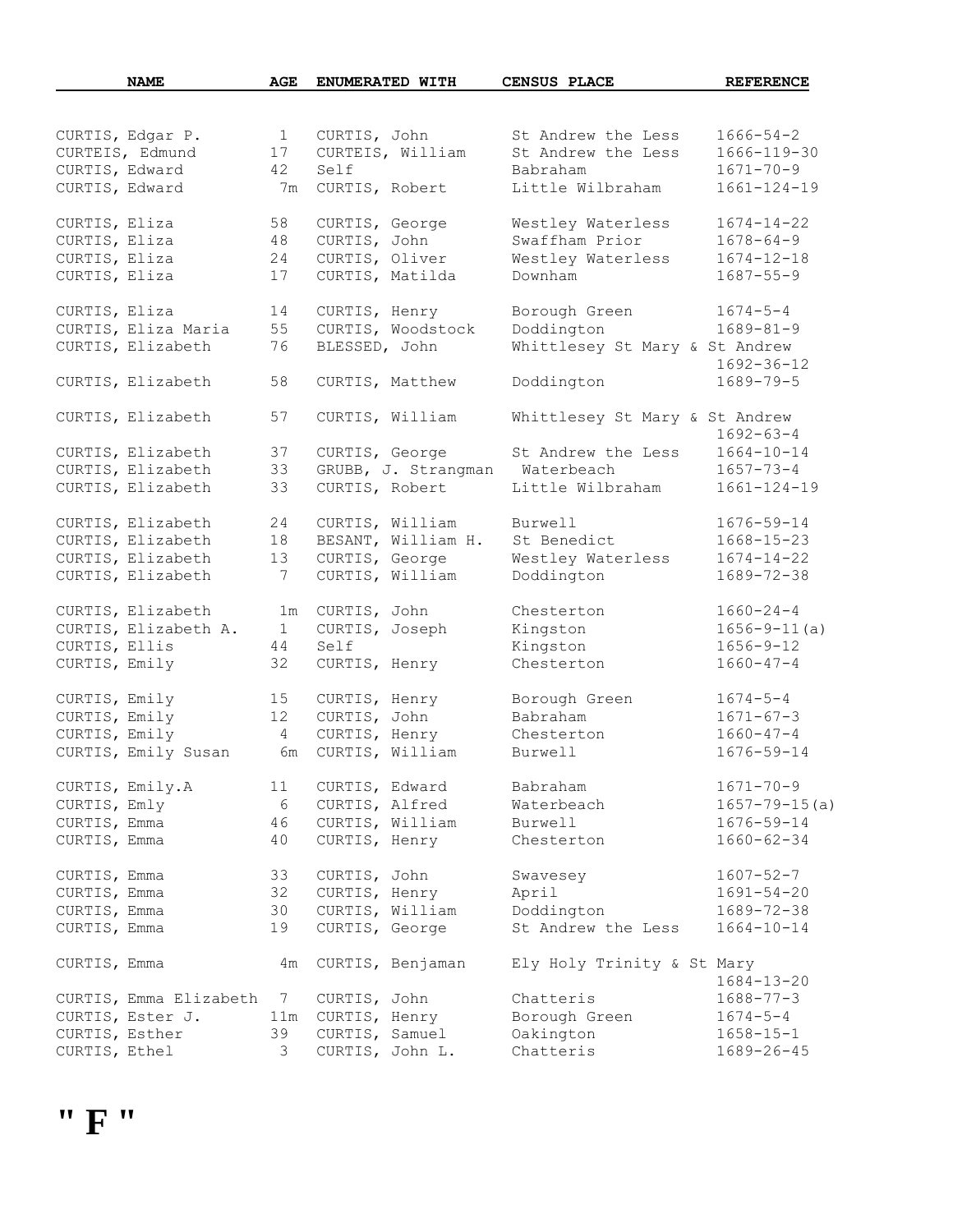|               | <b>NAME</b>          | AGE            |                | ENUMERATED WITH | <b>CENSUS PLACE</b> | <b>REFERENCE</b>   |
|---------------|----------------------|----------------|----------------|-----------------|---------------------|--------------------|
|               |                      |                |                |                 |                     |                    |
| CURTIS, Fanny |                      | 27             |                | WATSON, William | Manea               | $1688 - 28 - 13$   |
|               | CURTIS, Fanny J.     | 41             | CURTIS, George |                 | St Andrew the Great | $1669 - 53 - 33$   |
|               | CURTIS, Florence     | 6              |                | CURTIS, George  | St Andrew the Less  | $1664 - 10 - 14$   |
|               | CURTIS, Floria M.    | 25             |                | CURTIS, John L. | Chatteris           | $1689 - 26 - 45$   |
|               |                      |                |                |                 |                     |                    |
|               | CURTIS, Frances      | 75             | CURTIS, James  |                 | Kingston            | $1656 - 9 - 11(b)$ |
| CURTIS, Frank |                      | 27             | CURTIS, Henry  |                 | Chesterton          | $1660 - 62 - 34$   |
|               | CURTIS, Frederick    | 10             | CURTIS, George |                 | St Andrew the Less  | $1664 - 10 - 14$   |
|               | CURTIS, Frederick    | 8              | CURTIS, Henry  |                 | Borough Green       | $1674 - 5 - 4$     |
|               |                      |                |                |                 |                     |                    |
|               | CURTIS, Frederick L. | 16             | CURTIS, George |                 | St Andrew the Great | $1669 - 53 - 33$   |
|               | CURTIS, Fredk.Wm.    | $\overline{4}$ | CURTIS, Susan  |                 | Fordham             | $1680 - 45 - 49$   |

# **" G "**

|                | <b>NAME</b>           | AGE          | ENUMERATED WITH |                     | CENSUS PLACE                    | <b>REFERENCE</b>    |
|----------------|-----------------------|--------------|-----------------|---------------------|---------------------------------|---------------------|
|                |                       |              |                 |                     |                                 |                     |
| CURTIS, George |                       | 68           | Self            |                     | Westley Waterless               | $1674 - 14 - 22$    |
| CURTIS, George |                       | 67           |                 |                     | North Witchford Union Workhouse |                     |
|                |                       |              |                 |                     | Doddington                      | $1689 - 112 - 2$    |
| CURTIS, George |                       | 41           | Self            |                     | St Andrew the Great             | $1669 - 53 - 33$    |
| CURTIS, George |                       | 39           | Self            |                     | St Andrew the Less              | $1664 - 10 - 14$    |
|                |                       |              |                 |                     |                                 |                     |
| CURTIS, George |                       | 29           | CURTIS, Thomas  |                     | Weston Colville                 | $1673 - 68 - 21$    |
| CURTIS, George |                       | 21           | CURTIS, Matilda |                     | Downham                         | $1687 - 55 - 9$     |
| CURTIS, George |                       | 21           | CURTIS, Matthew |                     | Doddington                      | $1689 - 79 - 5$     |
| CURTIS, George |                       | 13           | CURTIS, George  |                     | St Andrew the Less              | $1664 - 10 - 14$    |
|                |                       |              |                 |                     |                                 |                     |
|                | CURTIS, George        | 20           |                 | CURTIS, John Hanson | Tydd St Giles                   | $1694 - 134 - 6$    |
|                | CURTIS, George A.     | 18           | CURTIS, George  |                     | St Andrew the Great             | $1669 - 53 - 33$    |
|                | CURTIS, George H.     | $\mathbf{1}$ | CURTIS, Henry   |                     | Waterbeach                      | $1657 - 79 - 15(b)$ |
|                | CURTIS, George Henrey | $4^{\circ}$  | CURTIS, John    |                     | Chatteris                       | $1688 - 77 - 3$     |

### **" H "**

|                | <b>NAME</b>       | AGE | ENUMERATED WITH                            | CENSUS PLACE       | <b>REFERENCE</b> |
|----------------|-------------------|-----|--------------------------------------------|--------------------|------------------|
|                |                   |     |                                            |                    |                  |
| CURTIS, Hannah |                   | 37  | CURTIS, John                               | Doddington         | $1689 - 80 - 8$  |
| CURTIS, Hannah |                   | 21  | CURTIS, Betsy                              | St Andrew the Less | $1664 - 38 - 18$ |
|                | CURTIS, Hannah C. | 2   | CURTIS, John                               | Doddington         | $1689 - 80 - 8$  |
|                | CURTIS, Harriet   | 40  | CURTIS, John                               | Swavesey           | $1607 - 52 - 7$  |
|                | CURTIS, Harriet   | 29  | CURTIS, Charles                            | Borough Green      | $1674 - 7 - 7$   |
|                | CURTIS, Harriet   | 8   | CURTIS, Henry                              | Chesterton         | $1660 - 47 - 4$  |
|                | CURTIS, Harriett  | 26  | CURTIS, Betsy                              | St Andrew the Less | $1664 - 38 - 18$ |
| CURTOIS, Harry |                   | 14  | Barton School Barton Lane Wisbech St Peter |                    | $1695 - 10 - 13$ |
| CURTIS, Harry  |                   | 9   | CURTIS, Matilda                            | Downham            | $1687 - 55 - 9$  |
| CURTIS, Henry  |                   | 68  | Self                                       | Chesterton         | $1660 - 62 - 34$ |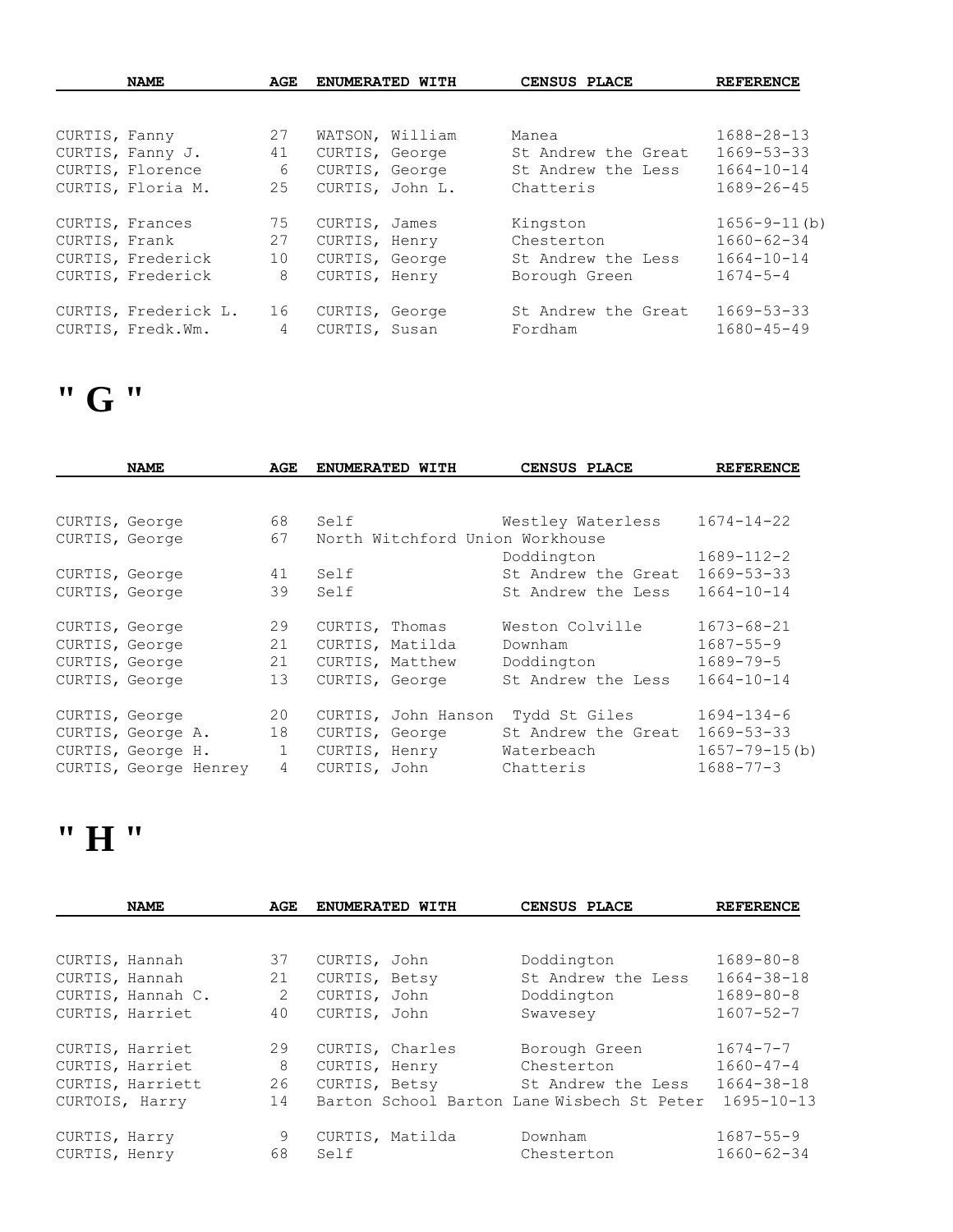| CURTIS, Henry |                 | 47 | Self             | Borough Green      | $1674 - 5 - 4$      |
|---------------|-----------------|----|------------------|--------------------|---------------------|
| CURTIS, Henry |                 | 36 | Self             | Chesterton         | $1660 - 47 - 4$     |
|               |                 |    |                  |                    |                     |
| CURTIS, Henry |                 | 34 | Self             | March              | 1691-54-20          |
| CURTIS, Henry |                 | 26 | Self             | Waterbeach         | $1657 - 79 - 15(b)$ |
| CURTIS, Henry |                 | 22 | CURTIS, Susan    | St Mary the Great  | $1668 - 94 - 24$    |
| CURTIS, Henry |                 | 11 | HANKINS, William | Manea              | $1688 - 17 - 28$    |
|               | CURTIS, Herbert | 15 | CURTIS, George   | St Andrew the Less | $1664 - 10 - 14$    |

#### **" I "**

|               | <b>NAME</b>      | AGE      | <b>ENUMERATED WITH</b>           | CENSUS PLACE             | <b>REFERENCE</b>                  |
|---------------|------------------|----------|----------------------------------|--------------------------|-----------------------------------|
|               |                  |          |                                  |                          |                                   |
| CURTIS, Isaac | CURTIS, Isabella | 27<br>59 | WILSON, William<br>CURTIS, James | Downham<br>Borough Green | $1687 - 23 - 4$<br>$1674 - 6 - 5$ |

# **" J "**

|                | <b>NAME</b>            | AGE            |                | ENUMERATED WITH     | CENSUS PLACE                            | <b>REFERENCE</b>   |
|----------------|------------------------|----------------|----------------|---------------------|-----------------------------------------|--------------------|
|                |                        |                |                |                     |                                         |                    |
| CURTIS, James  |                        | 82             |                |                     | Chesterton Union Workhouse - Chesterton | $1660 - 36 - 27$   |
| CURTIS, James  |                        | 73             | Self           |                     | Kingston                                | $1656 - 9 - 11(b)$ |
| CURTIS, James  |                        | 63             | Self           |                     | Waterbeach                              | $1657 - 67 - 21$   |
| CURTIS, James  |                        | 60             | Self           |                     | Borough Green                           | $1674 - 6 - 5$     |
| CURTIS, James  |                        | 36             | Self           |                     | Over                                    | $1607 - 11 - 16$   |
| CURTIS, James  |                        | 16             | CURTIS, George |                     | Westley Waterless                       | $1674 - 14 - 22$   |
| CURTIS, James  |                        | $\overline{4}$ |                | CURTIS, William     | Knapwell                                | $1656 - 14 - 2$    |
| CURTIS, Jane   |                        | 74             | CURTIS, Joseph |                     | Chatteris                               | $1688 - 97 - 2$    |
| CURTIS, Jane   |                        | 10             |                | CURTIS, William     | Knapwell                                | $1656 - 14 - 2$    |
| CURTIS, Jane   |                        | 10             | CURTIS, John   |                     | Babraham                                | $1671 - 67 - 3$    |
|                | CURTIS, Jeanetta Eliza | 9              |                | CURTIS, John Hanson | Tydd St Giles                           | $1694 - 134 - 6$   |
| CURTIS, Jessie |                        | 6              | CURTIS, Henry  |                     | Chesterton                              | $1660 - 47 - 4$    |
| CURTIS, John   |                        | 70             | Self           |                     | Swavesey                                | $1607 - 52 - 7$    |
| CURTIS, John   |                        | 53             | CURTIS, Mary   |                     | Kirtling                                | $1674 - 73 - 11$   |
| CURTIS, John   |                        | 50             | Self           |                     | Babraham                                | $1671 - 67 - 3$    |
| CURTIS, John   |                        | 45             | CURTIS, Henry  |                     | Chesterton                              | $1660 - 62 - 34$   |
| CURTIS, John   |                        | 45             | Self           |                     | Wisbech St Peter                        | $1695 - 11 - 15$   |
| CURTIS, John   |                        | 41             | Self           |                     | Swaffham Prior                          | $1678 - 64 - 9$    |
| CURTIS, John   |                        | 38             | Self           |                     | Doddington                              | $1689 - 80 - 8$    |
| CURTIS, John   |                        | 32             | Self           |                     | Stanton All Sts                         | $1658 - 62 - 10$   |
| CURTIS, John   |                        | 31             | Self           |                     | St Andrew the Less 1666-54-2            |                    |
| CURTIS, John   |                        | 31             | Self           |                     | Chatteris                               | $1688 - 77 - 3$    |
| CURTIS, John   |                        | 29             | CURTIS, Susan  |                     | St Mary the Great                       | $1668 - 94 - 24$   |
| CURTIS, John   |                        | 28             | Self           |                     | Chesterton                              | $1660 - 24 - 4$    |
| CURTIS, John   |                        | 27             | BEALE, George  |                     | Caxton                                  | $1654 - 43 - 1$    |
| CURTIS, John   |                        | 13             |                | CURTIS, Matilda     | Downham                                 | $1687 - 55 - 9$    |
|                | CURTIS, John Hanson    | 47             | Self           |                     | Tydd St Giles                           | $1694 - 134 - 6$   |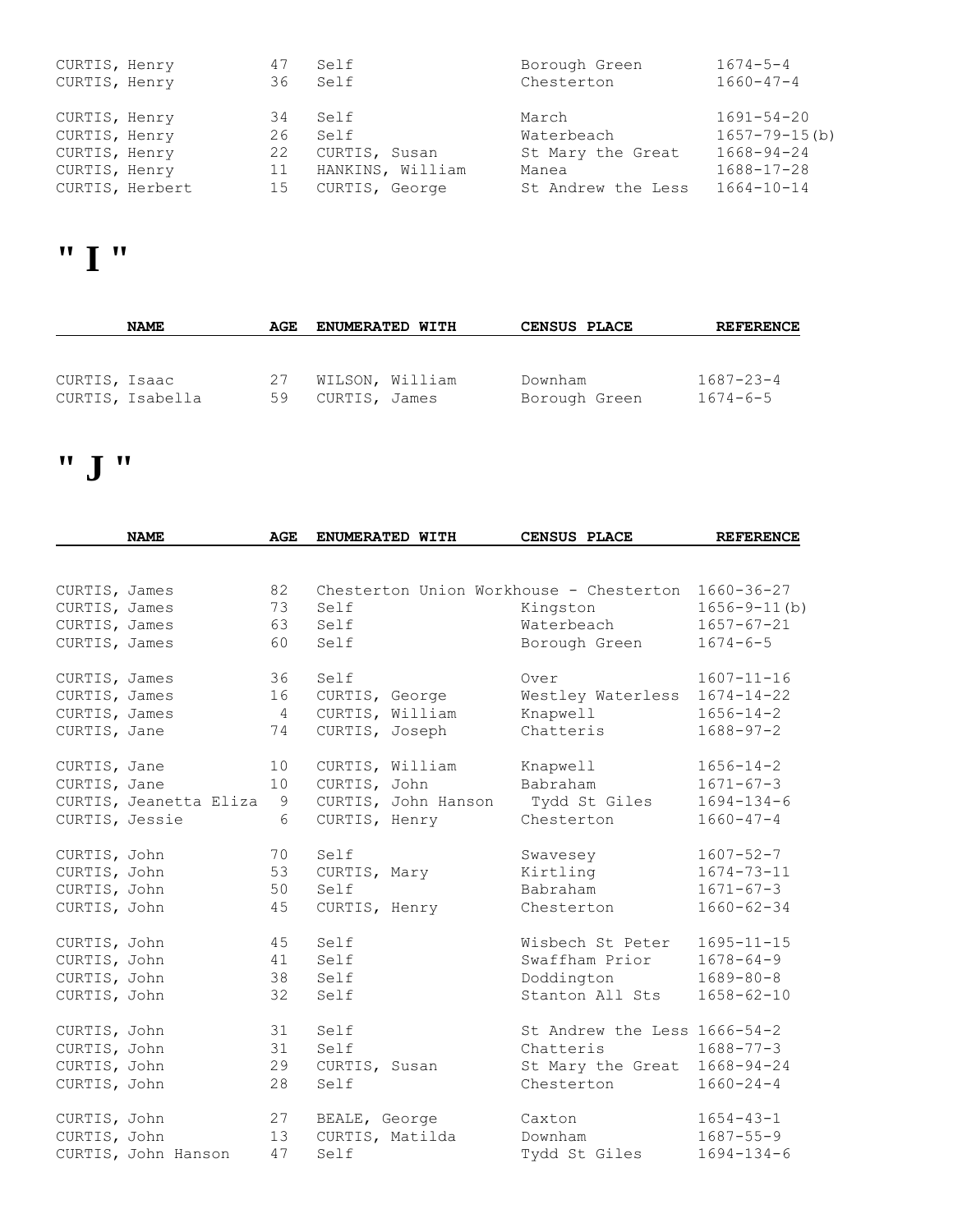|                                                  | CURTIS, John J.                                                                         | 11             | CURTIS, Robert                                      | Upwell                                               | $1702 - 4 - 1$                                                             |
|--------------------------------------------------|-----------------------------------------------------------------------------------------|----------------|-----------------------------------------------------|------------------------------------------------------|----------------------------------------------------------------------------|
|                                                  | CURTIS, John L.<br>CURTIS, John Thom. Henry 11<br>CURTIS, John Thomas<br>CURTIS, Joseph | 38<br>Зm<br>80 | Self<br>CURTIS, John Hanson<br>CURTIS, John<br>Self | Chatteris<br>Tydd St Giles<br>Chatteris<br>Chatteris | $1689 - 26 - 45$<br>$1694 - 134 - 6$<br>$1688 - 77 - 3$<br>$1688 - 97 - 2$ |
| CURTIS, Joseph<br>CURTIS, Julia<br>CURTIS, Julia |                                                                                         | 39<br>10<br>5  | Self<br>CURTIS, Henry<br>CURTIS, Joseph             | Kingston<br>Borough Green<br>Kingston                | $1656 - 9 - 11(a)$<br>$1674 - 5 - 4$<br>$1656 - 9 - 11(a)$                 |

### **" L "**

|                | <b>NAME</b> | AGE | <b>ENUMERATED WITH</b> |                    | CENSUS PLACE     | <b>REFERENCE</b>   |
|----------------|-------------|-----|------------------------|--------------------|------------------|--------------------|
|                |             |     |                        |                    |                  |                    |
| CURTIS, Laura  |             | 3   | CURTIS, Joseph         |                    | Kingston         | $1656 - 9 - 11(a)$ |
| CURTIS, Louisa |             | 19  | CURTIS, Ellis          |                    | Kingston         | $1656 - 9 - 12$    |
| CURTIS, Louisa |             | 5   | CURTIS, John           |                    | Wisbech St Peter | $1695 - 11 - 15$   |
| CURTIS, Luke   |             | 80  |                        | CURTIS, William H. | Isleham          | $1680 - 67 - 36$   |
| CURTIS, Lydia  |             |     | CURTIS, William        |                    | Knapwell         | $1656 - 14 - 2$    |

# **" M "**

|                | <b>NAME</b>        | AGE           | ENUMERATED WITH     | CENSUS PLACE                   | <b>REFERENCE</b>    |
|----------------|--------------------|---------------|---------------------|--------------------------------|---------------------|
|                |                    |               |                     |                                |                     |
|                | CURTIS, Mable K.   | $\mathcal{S}$ | CURTIS, Henry       | Waterbeach                     | $1657 - 79 - 15(b)$ |
|                | CURTIS, Margaret   | 23            | CURTIS, William     | Whittlesey St Mary & St Andrew | $1692 - 63 - 4$     |
|                | CURTIS, Margaret   | 45            | CURTIS, John Hanson | Tydd St Giles                  | $1694 - 134 - 6$    |
| CURTIS, Maria  |                    | 60            | CURTIS, James       | Waterbeach                     | $1657 - 67 - 21$    |
| CURTIS, Maria  |                    | 30            | CURTIS, John        | St Andrew the Less             | $1666 - 54 - 2$     |
| CURTIS, Maria  |                    | 4             | CURTIS, Henry       | Borough Green                  | $1674 - 5 - 4$      |
| CURTIS, Maria  |                    | $\mathcal{S}$ | CURTIS, John        | St Andrew the Less             | $1666 - 54 - 2$     |
|                | CURTIS, Martha     | 45            | "Downing College"   | St Benedict                    | $1668 - 19 - 32$    |
| CURTIS, Martha |                    | 40            | CURTIS, Henry       | Borough Green                  | $1674 - 5 - 4$      |
| CURTIS, Martha |                    | 2             | CURTIS, William     | Doddington                     | $1689 - 72 - 38$    |
| CURTIS, Martin |                    | 21            | TOWNSEND, Frances   | Chesterton                     | $1660 - 98 - 35$    |
| CURTIS, Mary   |                    | 85            | Self                | Kirtling                       | $1674 - 73 - 11$    |
| CURTISS, Mary  |                    | 77            | CURTISS, William    | Madingley                      | $1663 - 34 - 4$     |
| CURTIS, Mary   |                    | 69            | CURTIS, John        | Swavesey                       | $1607 - 52 - 7$     |
| CURTIS, Mary   |                    | 69            | Self                | Westley Waterless              | $1674 - 15 - 24$    |
| CURTIS, Mary   |                    | 56            | CURTIS, Thomas      | Wisbech St Peter               | $1695 - 98 - 1$     |
| CURTIS, Mary   |                    | 48            | CURTIS, John        | Babraham                       | $1671 - 67 - 3$     |
| CURTIS, Mary   |                    | 15            | CURTIS, John        | Swaffham Prior                 | $1678 - 64 - 9$     |
| CURTIS, Mary   |                    | 6             | CURTIS, Henry       | Borough Green                  | $1674 - 5 - 4$      |
|                | CURTIS, Mary A.    | 24            | CURTIS, Alfred      | Waterbeach                     | $1657 - 79 - 15(a)$ |
|                | CURTEIS, Mary A.   | 11            | CURTEIS, William    | St Andrew the Less             | $1664 - 69 - 31$    |
|                | CURTEIS, Mary A.L. | 13            | CURTEIS, William    | St Andrew the Less             | 1666-119-30         |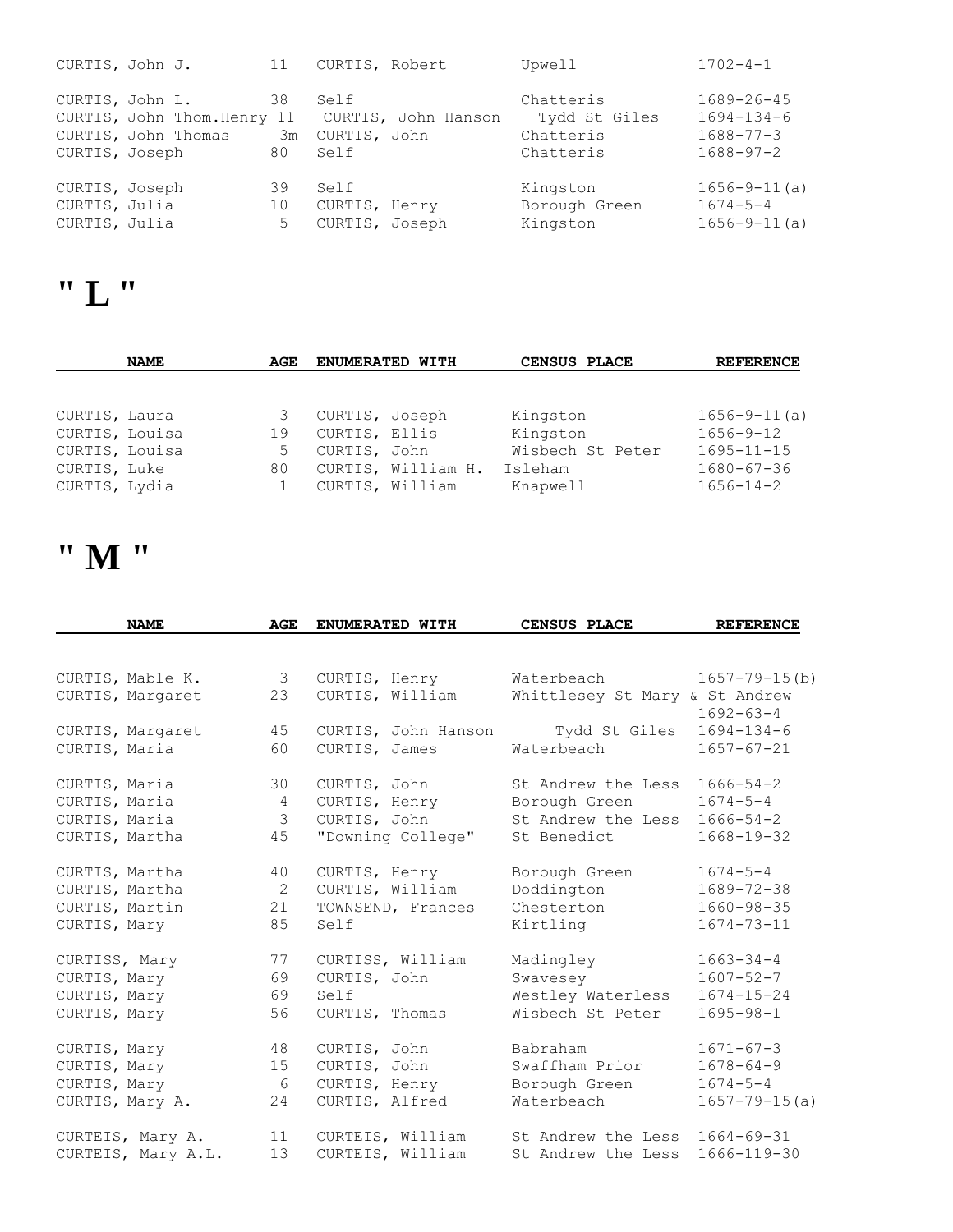|              | CURTIS, Mary Ann  | 65             | FENSON, George |                    | Elsworth           | $1654 - 98 - 14$ |
|--------------|-------------------|----------------|----------------|--------------------|--------------------|------------------|
|              | CURTIS, Mary Ann  | 49             |                | LUCOCK, William    | St Andrew the Less | $1666 - 32 - 3$  |
|              |                   |                |                |                    |                    |                  |
|              | CURTIS, Mary Ann  | 27             | CURTIS, Susan  |                    | St Mary the Great  | $1668 - 94 - 24$ |
|              | CURTIS, Mary Ann  | 24             | CURTIS, John   |                    | Chesterton         | $1660 - 24 - 4$  |
|              | CURTIS, Mary Ann  | 8              | CURTIS, John   |                    | Wisbech St Peter   | $1695 - 11 - 15$ |
|              | CURTIS, Mary J.   | 45             |                | CURTIS, William H. | Isleham            | $1680 - 67 - 36$ |
|              |                   |                |                |                    |                    |                  |
|              | CURTIS, Mary Jane | 28             | CURTIS, John   |                    | Chatteris          | $1688 - 77 - 3$  |
|              | CURTIS, Matilda   | 45             | Self           |                    | Downham            | $1687 - 55 - 9$  |
|              | CURTIS, Matthew   | 61             | Self           |                    | Doddington         | $1689 - 79 - 5$  |
|              | CURTIS, Matthew   | 5              |                | CURTIS, William    | Doddington         | $1689 - 72 - 38$ |
| CURTIS, Maud |                   | $\overline{2}$ | CURTIS, Oliver |                    | Westley Waterless  | $1674 - 12 - 18$ |

### **" N "**

| <b>NAME</b>                      |  | AGE      | <b>ENUMERATED WITH</b>               |  | <b>CENSUS PLACE</b> | <b>REFERENCE</b>                         |                                      |
|----------------------------------|--|----------|--------------------------------------|--|---------------------|------------------------------------------|--------------------------------------|
| CURTEIS, Naomi<br>CURTEIS, Naomi |  | 51<br>21 | CURTEIS, William<br>CURTEIS, William |  |                     | St Andrew the Less<br>St Andrew the Less | $1664 - 69 - 31$<br>$1664 - 69 - 31$ |

# **" O "**

|                | <b>NAME</b> | AGE | <b>ENUMERATED WITH</b>                     | <b>CENSUS PLACE</b> | <b>REFERENCE</b> |
|----------------|-------------|-----|--------------------------------------------|---------------------|------------------|
|                |             |     |                                            |                     |                  |
|                |             |     |                                            |                     |                  |
| CURTIS, Oliver |             | 26  | Self                                       | Westley Waterless   | $1674 - 12 - 18$ |
|                |             |     | CURTIS, Osborne Sargent 23 Trinity College | St Michael          | 1668-112-6       |

### **" P "**

|                                | <b>NAME</b> | AGE | <b>ENUMERATED WITH</b>             | CENSUS PLACE          | <b>REFERENCE</b>                    |
|--------------------------------|-------------|-----|------------------------------------|-----------------------|-------------------------------------|
|                                |             |     |                                    |                       |                                     |
| CURTIS, Page<br>CURTIS, Phoebe |             | 32  | CURTIS, William<br>CURTIS, William | Knapwell<br>Bottisham | $1656 - 14 - 2$<br>$1678 - 15 - 23$ |

### **" R "**

| <b>NAME</b>                                                                  | AGE                  | <b>ENUMERATED WITH</b> | CENSUS PLACE                                                                                            | <b>REFERENCE</b>                                                 |
|------------------------------------------------------------------------------|----------------------|------------------------|---------------------------------------------------------------------------------------------------------|------------------------------------------------------------------|
|                                                                              |                      |                        |                                                                                                         |                                                                  |
| CURTEIS, Rachael<br>CURTEIS, Rachael E.<br>CURTIS, Rebecca<br>CURTIS, Robert | 45<br>15<br>58<br>55 | CURTIS, Thomas<br>Self | CURTEIS, William St Andrew the Less<br>CURTEIS, William St Andrew the Less<br>Weston Colville<br>Upwell | 1666-119-30<br>1666-119-30<br>$1673 - 68 - 21$<br>$1702 - 4 - 1$ |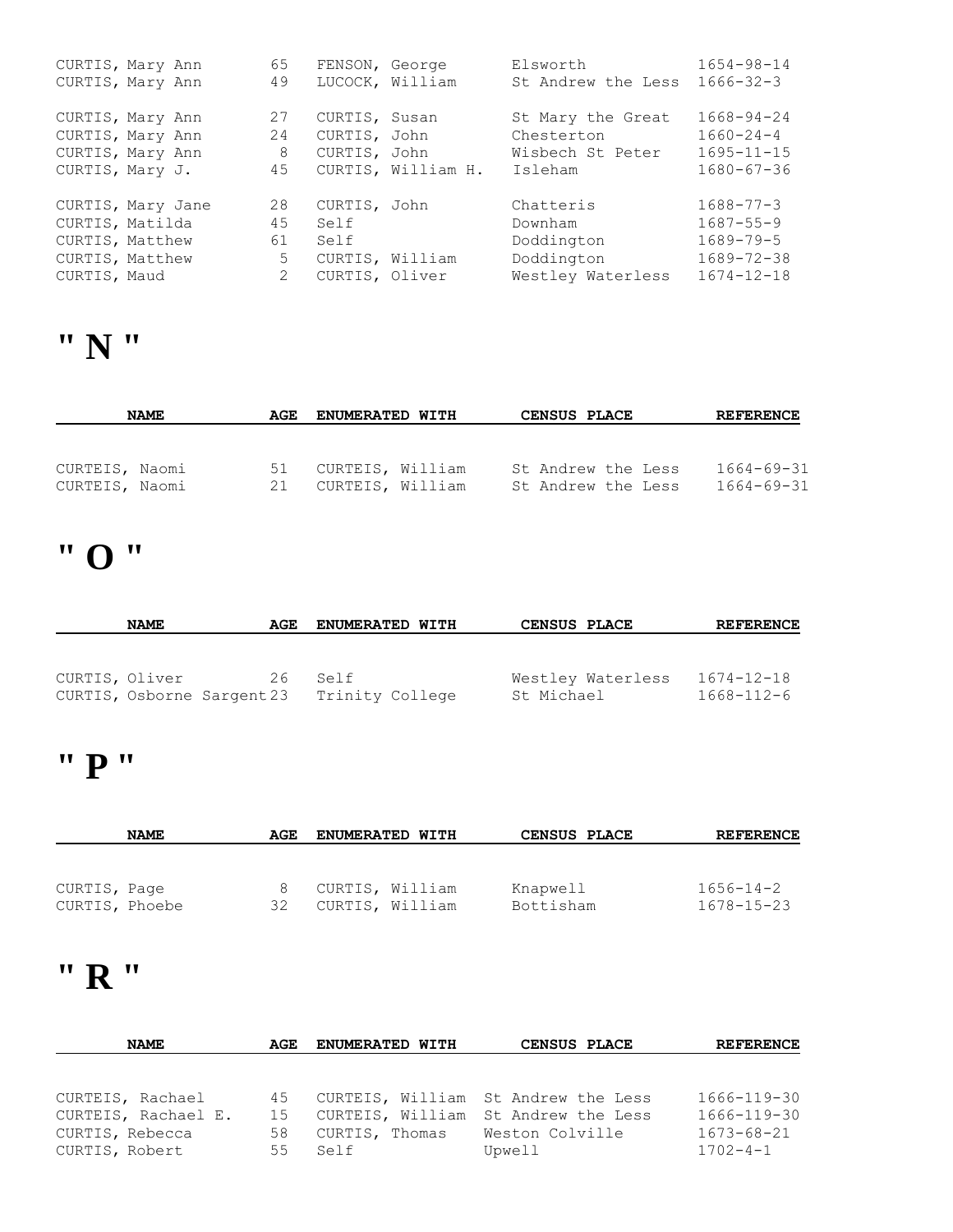| CURTIS, Robert | 36 Self         | Little Wilbraham  | $1661 - 124 - 19$ |
|----------------|-----------------|-------------------|-------------------|
| CURTIS, Robert | 30 CURTIS, Mary | Westley Waterless | $1674 - 15 - 24$  |
| CURTIS, Robert | 13 CURTIS, John | Swaffham Prior    | 1678-64-9         |

# **" S "**

|                | <b>NAME</b>       | AGE | ENUMERATED WITH  | CENSUS PLACE                                           | <b>REFERENCE</b>    |
|----------------|-------------------|-----|------------------|--------------------------------------------------------|---------------------|
|                |                   |     |                  |                                                        |                     |
| CURTIS, Samuel |                   | 32  | Self             | Oakington                                              | $1658 - 15 - 1$     |
|                | CURTIS, Samuel C. | 7   | CURTIS, John     | St Andrew the Less                                     | $1666 - 54 - 2$     |
| CURTIS, Sarah  |                   | 40  | CURTIS, John     | Wisbech St Peter                                       | $1695 - 11 - 15$    |
| CURTIS, Sarah  |                   | 39  | CURTIS, James    | Over                                                   | $607 - 11 - 16$     |
| CURTIS, Sarah  |                   | 18  | CURTIS, Thomas   | Wisbech St Peter                                       | $1695 - 98 - 1$     |
| CURTIS, Sarah  |                   | 12  | CURTIS, John     | Doddington                                             | $1689 - 80 - 8$     |
|                | CURTIS, Sarah A.  | 32  |                  | CURTIS, Benjaman Ely Holy Trinity & St Mary 1684-13-20 |                     |
|                | CURTIS, Sarah A.  | 26  | CURTIS, William  | Kingston                                               | $1656 - 10 - 13$    |
|                | CURTIS, Sarah A.  | 12  | CURTIS, Henry    | Borough Green                                          | $1674 - 5 - 4$      |
|                | CURTIS, Sarah Ann | 20  | Downing College" | St Benedict                                            | $1668 - 19 - 32$    |
|                | CURTIS, Sarah J.  | 26  | CURTIS, Robert   | Upwell                                                 | $1702 - 4 - 1$      |
|                | CURTIS, Stephen   | 66  | Self             | Kingston                                               | $1656 - 5 - 3$      |
|                | CURTIS, Stephen   | 6   | CURTIS, John     | Chesterton                                             | $1660 - 24 - 4$     |
| CURTIS, Susan  |                   | 68  | Self             | St Mary the Great                                      | $1668 - 94 - 24$    |
| CURTIS, Susan  |                   | 36  | Self             | Fordham                                                | $1680 - 45 - 49$    |
|                | CURTIS, Susanah   | 36  | RAWLINGS, Mary   | Chesterton                                             | $1660 - 53 - 16$    |
|                | CURTIS, Susanah   | 6   | CURTIS, William  | Knapwell                                               | $1656 - 14 - 2$     |
|                | CURTIS, Susannah  | 28  | CURTIS, Henry    | Waterbeach                                             | $1657 - 79 - 15(b)$ |

#### **" T "**

|                | <b>NAME</b> | AGE | ENUMERATED WITH |                              | <b>CENSUS PLACE</b> |                  | <b>REFERENCE</b> |
|----------------|-------------|-----|-----------------|------------------------------|---------------------|------------------|------------------|
|                |             |     |                 |                              |                     |                  |                  |
|                |             |     |                 |                              |                     |                  |                  |
| CURTIS, Thomas |             | 74  | Self            |                              |                     | Wisbech St Peter | $1695 - 98 - 1$  |
| CURTIS, Thomas |             | 69  | Self            |                              |                     | Weston Colville  | $1673 - 68 - 21$ |
| CURTIS, Thomas |             | 46  |                 | CURTIS, Woodstock Doddington |                     |                  | $1689 - 81 - 9$  |
| CURTIS, Thomas |             | 24  | CURTIS, Thomas  |                              |                     | Wisbech St Peter | $1695 - 98 - 1$  |
| CURTIS, Thomas |             |     | CURTIS, Matilda |                              | Downham             |                  | $1687 - 55 - 9$  |

### **" W "**

| <b>NAME</b>      | AGE | <b>ENUMERATED WITH</b> | <b>CENSUS PLACE</b> | <b>REFERENCE</b> |
|------------------|-----|------------------------|---------------------|------------------|
|                  |     |                        |                     |                  |
|                  |     |                        |                     |                  |
| CURTISS, William | 74  | Self                   | Madingley           | $1663 - 34 - 4$  |
| CURTIS, William  | 66  | Self                   | Stanton All Sts     | $1658 - 58 - 2$  |